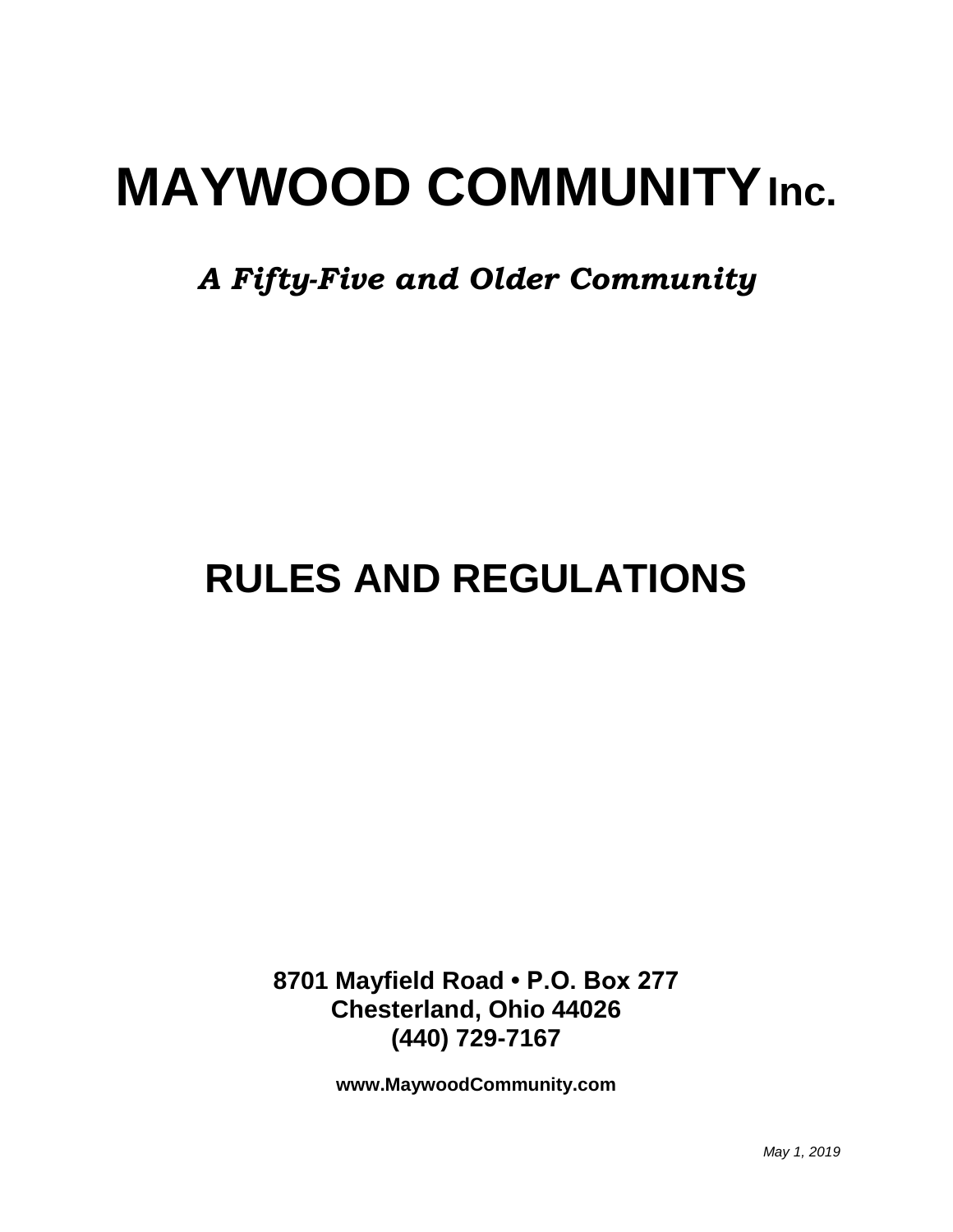#### **PREAMBLE**

### **Maywood Community is a 55 and Older Community in accordance with the Housing For Older Persons Act.**

**The Management declares these rules and regulations to be necessary in order to promote a clean, healthy, safe and attractive manufactured housing community for the benefit of Management and residents of the Community. The Management will enforce all rules and regulations and any waiver thereof will not be deemed to be a continuing waiver.**

#### **1. GENERAL REGULATIONS**

- 1.1 Applications must be completed and approved prior to either 1) the arrival of the resident's manufactured home or 2) the moving in of a resident into an existing manufactured home in the Community. The Management reserves the right:
	- a) to refuse admittance and refund any advance deposits and payments to anyone whose manufactured home is not acceptable in appearance and condition with the standards of the Community; and
	- b) effective with the date of these regulations, only new manufactured homes, originating from the original manufacturer or dealer, shall be allowed to enter the Community.
- 1.2 No units under 868 square feet or with an overall width of less than 14 feet, both calculations to be exclusive of any expansion units attached to the manufactured home, will be allowed to enter the Community after the effective date of these Rules and Regulations. Homes under 868 square feet or less than 14 feet wide that are already residing in the Community will be allowed to stay in the Community until they are sold, if they do not create any health hazard or violate any applicable Community Rules and Regulations, and the Regulations of any other regulatory agency which may be imposed upon the Community.
- 1.3 There may be only one owner of the manufactured home except in the situation of a husband and wife, both spouses may be the owner. The owner or owners of the manufactured home must be the resident and must occupy the manufactured home during the full term of the tenancy. Persons, other than owner, who may be occupants are: owner's spouse, parents, and children of owner or owner's spouse. Any exceptions must have written approval from the Community Management. A current copy of the "Certificate of Title" for the manufactured home must be on file at the Community Office within thirty (30) days of the move in date.
- 1.4 All rental checks are to be delivered to the main office.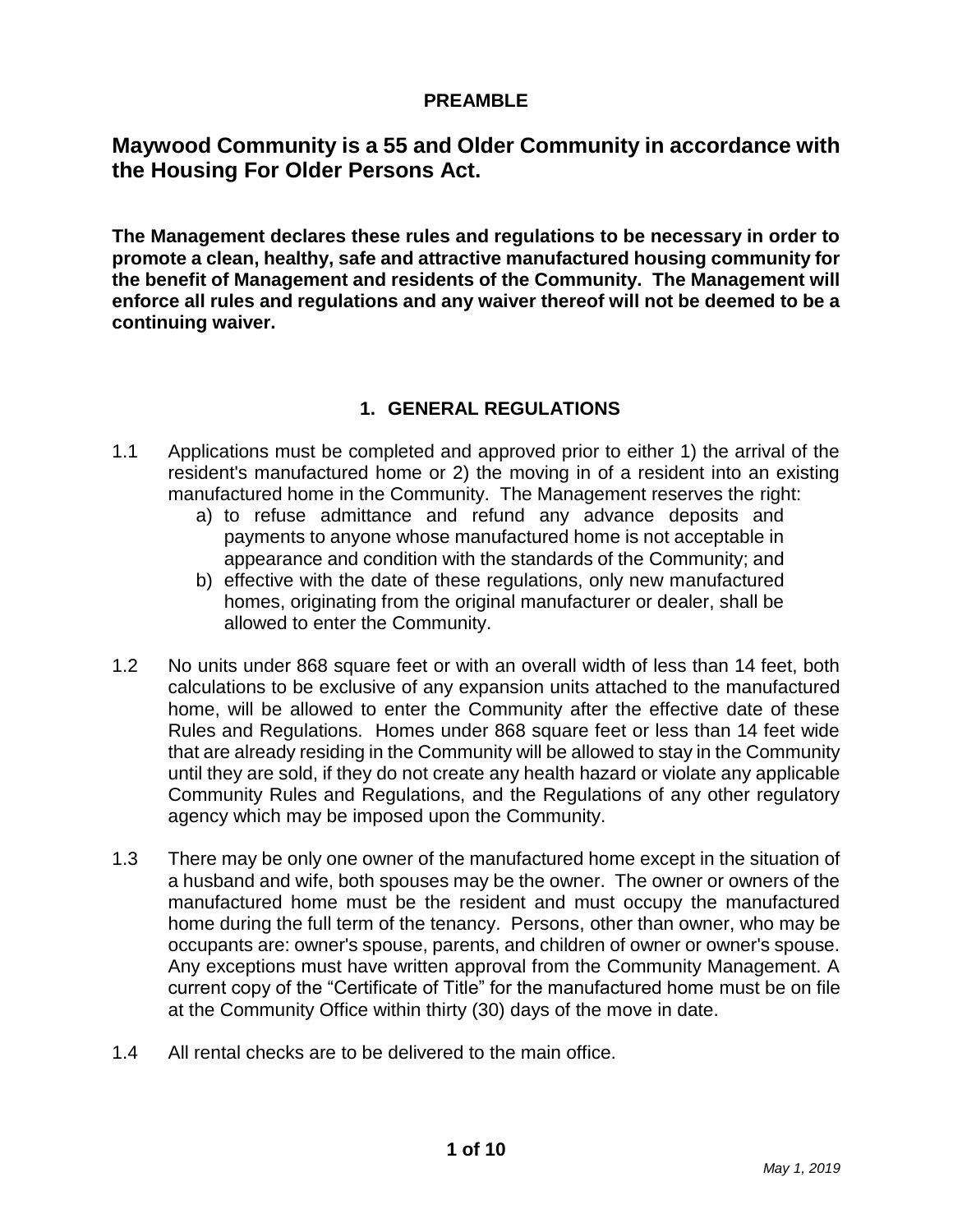- 1.5 All new residents must register at the office upon arrival, and rents are payable in advance by the 1st of each month. After a five (5) day grace period, there will be a \$15.00 penalty for late payments. Balances over thirty (30) days are subject to a 1.5% interest rate per month. When the rental payments are made by check, or other negotiable instrument, there will be a \$15.00 charge for any checks returned by the bank for any reason whatsoever. A security deposit in an amount equal to the monthly base rent shall be made by all new residents in advance prior to move in.
- 1.6 Office hours are from 9:00 a.m. to 5:00 p.m. Monday through Friday by appointment only. The office is closed Saturdays, Sundays and holidays.
- 1.7 No resident may sublease nor permit anyone to occupy the manufactured home while the resident is not occupying the manufactured home.
- 1.8 The Community Management will lease manufactured homes owned or leased by it situated on Community lots. In this situation, the resident will not be required to be an owner.
- 1.9 Signs and/or advertisements signs and commercial advertisements shall not be displayed on any lot or on the exterior part of any manufactured home. "For Sale" signs may be placed on the lot with prior approval from Management. Community Management is authorized to remove any such sign without risk of loss or liability.
- 1.10 The pond and other adjacent residential properties are private property. All residents and visitors are specifically prohibited from entering these properties.
- 1.11 No peddling, solicitation or any commercial enterprise shall be conducted on Community property.
- 1.12 Management shall have the right of access onto the lots at all times for the purpose of inspection and utility maintenance. When practical, reasonable prior notification shall be given by management. Residents shall not unreasonably withhold consent for the Community operator to enter the manufactured home for necessary inspections, repairs, improvements etc.
- 1.13 Management reserve the right to conduct annual inspections of every home and lot during the month of May to see that homes and lots are being kept to Community standards.
- 1.14 Loud parties, radios or televisions or other excess noise are prohibited, including noises that disturb the peaceful enjoyment of the Community by its residents. Each resident and his/her guests shall conduct themselves in a manner that will not disturb the peaceful enjoyment of the Community by neighbors or other Community occupants. Any offensive noise, which disturbs the peace and enjoyment of the Community residents, may result in a ban or restriction on the source of the disturbance, including eviction of the resident and/or his/her guests.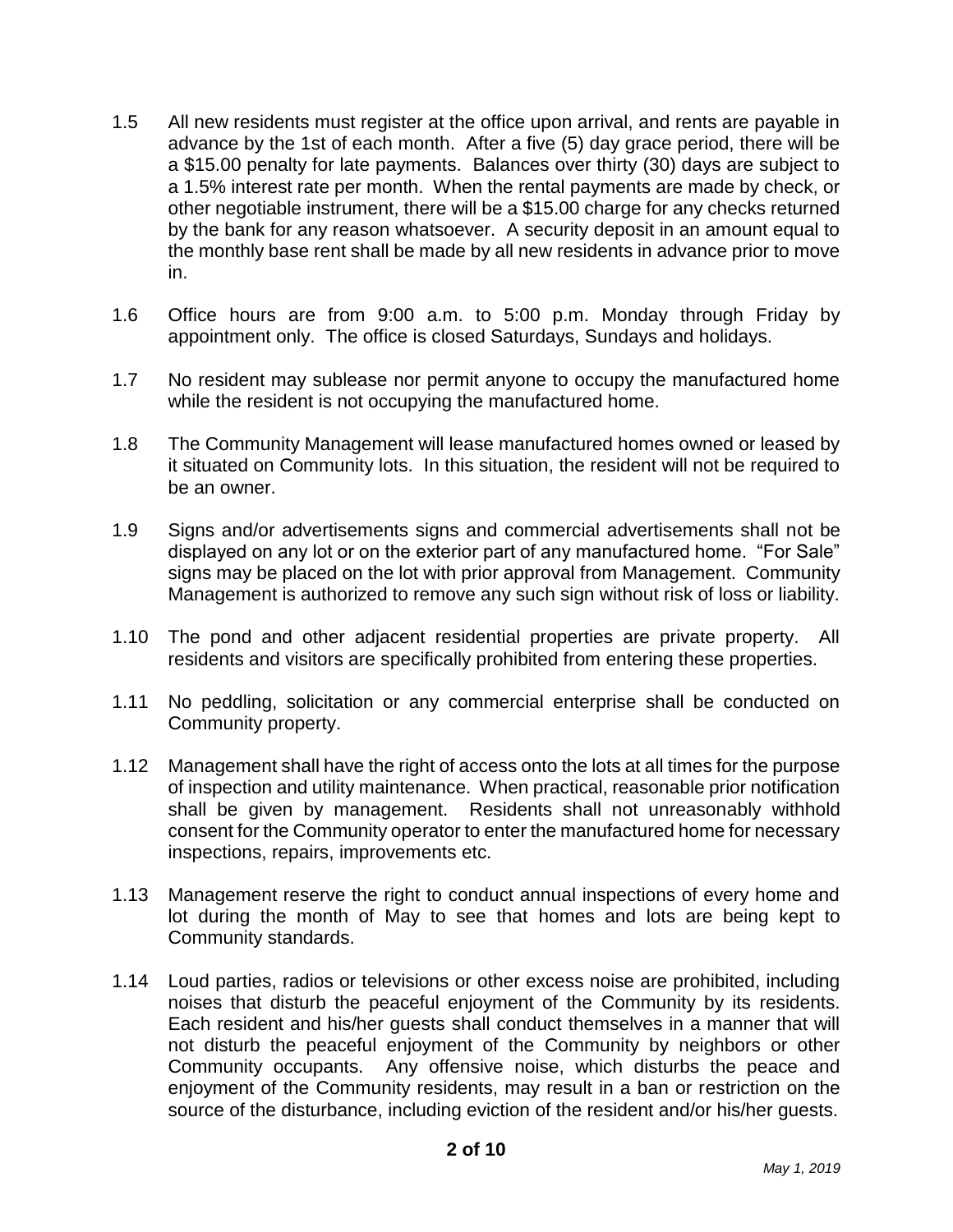- 1.15 Residents shall personally refrain from and forbid any other person on the premises from intentionally or negligently destroying, defacing, damaging, or removing any fixture, appliance or other part of the Community. Residents will be held responsible for any violation or damage in the Community caused by guests, repair people or other individuals who enter the Community premises either on behalf of or on the request of the resident.
- 1.16 Maywood Community Inc. (The Operator) will not be responsible for accidents, injuries to Tenants' person, or loss of Tenant's property by fire, theft, wind, flood, or other natural act beyond the control of The Operator. Residents shall obtain personal and premises liability insurance coverage in an amount not less than \$100,000.00. Tenant shall indemnify and hold harmless The Operator for property damage or injury on The Operator's premises, which is not caused, by The Operator or its employees. Tenants shall provide The Operator with a certificate of insurance including a twenty (20) day advance notice of cancellation.
- 1.17 No guy wires, cables, or other devices for the purpose of anchoring, settling or in any way attaching antennas, external appliances or manufactured home units themselves may be located within the Community without the prior consent of the Management.
- 1.18 All residents are required to register their guest(s) who stay(s) more than 14 days at the office during office hours. There will be a charge of \$2.00 per day per guest for each overnight guest who stays more than 14 days on the Community property.
- 1.19 Any fuel oil, gasoline, heating oil or other petroleum-based products or by-products which the resident desires to dispose of shall not be poured into the Community sewer system but shall be removed form the Community premises and disposed in a satisfactory manner.
- 1.20 If for any reason there is no heat in resident's manufactured home during any subfreezing temperatures, the resident must notify the office.

#### **2. SALE OF A MANUFACTURED HOME**

2.1 Residents shall notify the Management as far in advance as possible when planning to move and vacate the premises. Thirty (30) days minimum written notice is required. Lots must be cleaned up within five (5) days of departure in order to receive any security deposit back.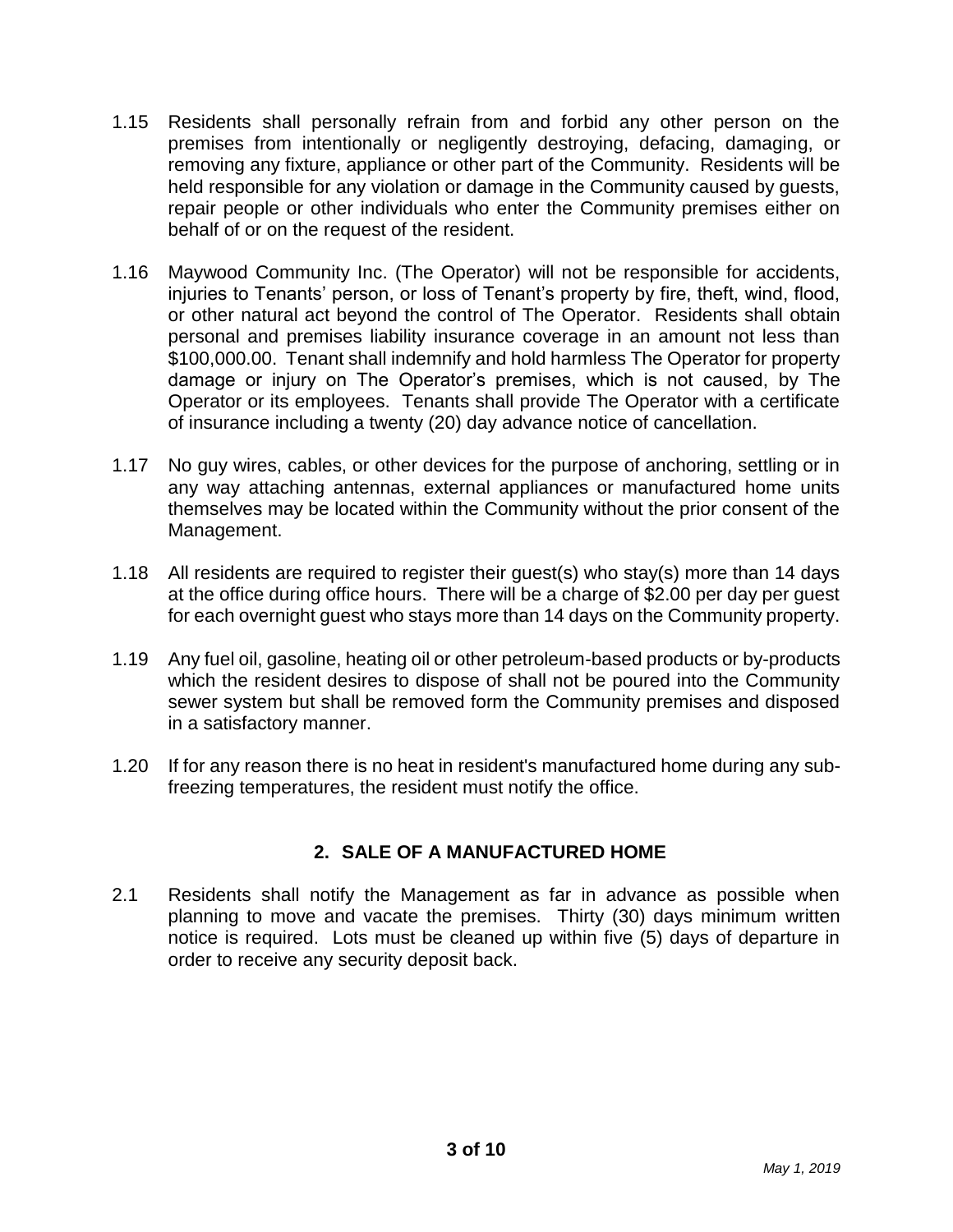- 2.2 Homes for sale that qualify to remain in the Community must meet all State and Local Codes and must be inspected by an *ASHI* or *NAHI* Certified inspector. Any repairs or violations must be completed before the Community Management can accept an application for residency from purchaser / proposed resident. A copy of the inspection report and any follow-up reports verifying that the repair(s) are completed to code if necessary, must be on file at the Maywood Community office prior to sale of the home. This regulation applies to all homes remaining in the Community when sold. Said inspections are good for one (1) year from date of inspection. Any and all fees or repairs shall be the responsibility of the homeowner.
- 2.3 The Resident shall bring a proposed resident or new purchaser to the Community Management to complete an application for tenancy and credit form. A copy of all applicant(s)' driver license is required. No residency shall commence, and management shall recognize no residency until the proposed purchaser has completed the application process and received notification of applicant's approval in writing from the Management. Purchaser/proposed resident must meet all Community rules and regulations, requirements, credit approval, and background check. There is a fee of \$75.00 per applicant. Said fee is to be paid before the application can be processed.
- 2.4 All rents, fees, utilities bills and debts to the Community must be paid in full before the sale of a home, and before the acceptance of a new resident to purchase a home that remains in Maywood Community.

#### **3. MANUFACTURED HOMES AND LOTS**

- 3.1 The exterior appearance of the manufactured home and adjacent structures must be neat and clean at all times. Failure to properly maintain the home to the standards of the Community are grounds for the termination of residency. If management deems necessary for the maintenance of the Community, the lot and/or home will be maintained and serviced by management and the resident agrees to pay any fee associated with the maintenance and service.
- 3.2 Swing-sets, slides, etc. are not permitted. All other toys, balls, wagons, etc. are not to be left laying in the yard over night.
- 3.3 Immediately following the effective date of these Regulations, all manufactured home units located within the Community and all future manufactured home units which may enter the Community will be required to have vertical vinyl or vinyl-type skirting installed around the perimeter of the manufactured home unit as approved by the Management. The types and styles of approved skirting will be made available upon a request from resident to the Management Office. If a resident's presently-existing skirting is within the approved standards set forth by Management, the resident shall not be required to change said skirting. However, should any new or existing skirting, required by this Section, fall into disrepair or cease to effectively serve the purpose intended, then the Management may require said skirting to be replaced at the resident's costs.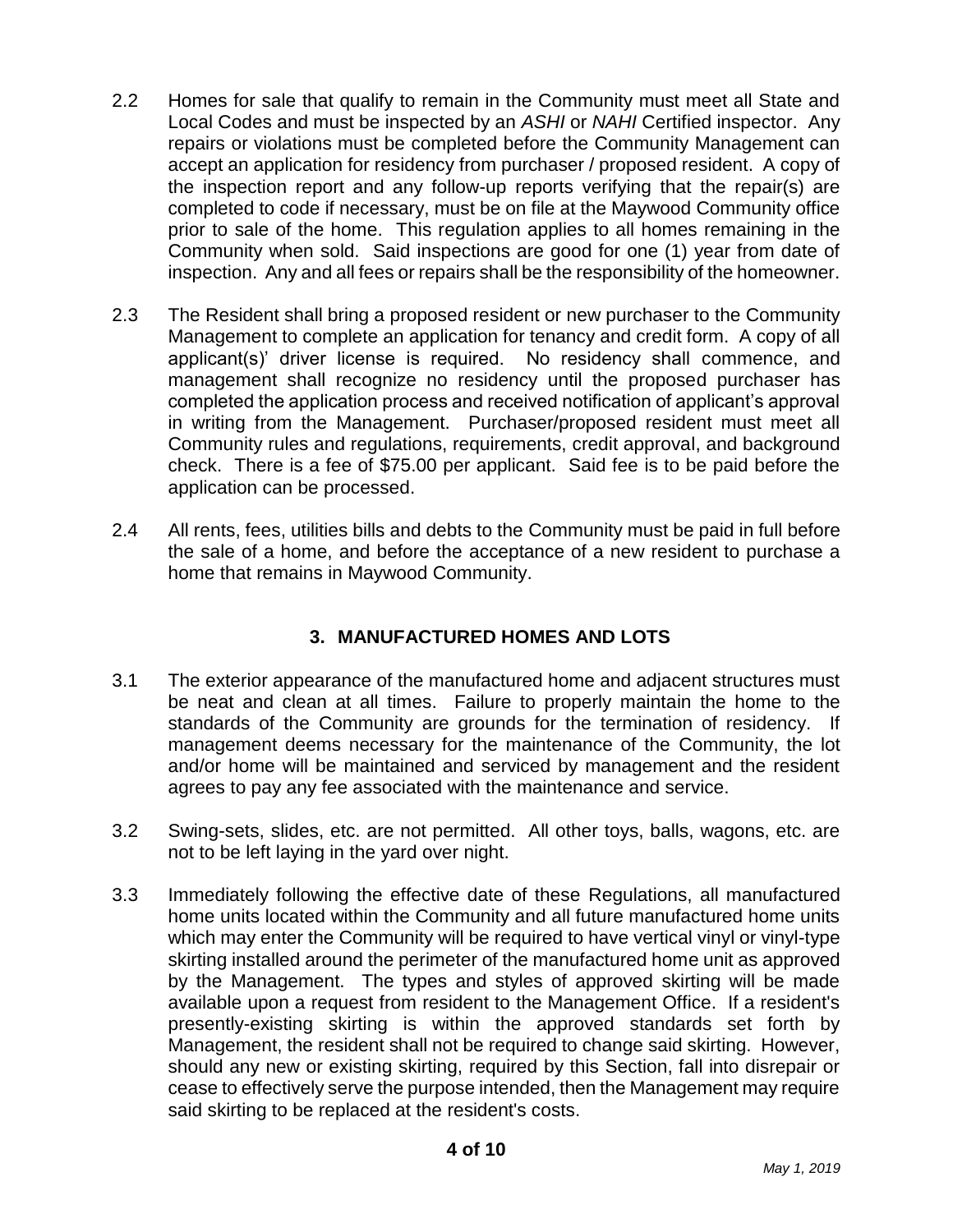- 3.4 Immediately following the effective date of these Rules and Regulations, all manufactured home units to enter the Community will be required to have a pitched, shingled roof with house-type full lap siding. Metal roofs, roll roofing, and flat roofs of any kind are prohibited. Any additions must match the siding and roofline of the manufactured home. Additions must first be approved in writing by the Community Management, and must meet all local codes and standards, which may apply by law.
- 3.5 No additions, alterations, or changes to any manufactured home and/or manufactured home lots may be made without prior written consent of the Management. Local building codes may require a permit and the resident is responsible for obtaining all necessary permits. Compliance with all state and local codes is the responsibility of the resident. Community Management does not assume any responsibility or liability for resident's failure of compliance.
- 3.6 The location and installation of all wall/window-mounted or central air conditioners must be approved in writing by Community Management prior to installation. Wall/window mounted air conditioners shall not be installed in front of any manufactured home. Failure to comply with this rule will result in the immediate removal of said unit.
- 3.7 Residents with wood burning stoves, fireplaces, etc., shall be permitted to store firewood on the manufactured home lot itself. However, said firewood storage shall not exceed two cords during winter season when heating is actively required and further shall not exceed one rick in the summer season when normal heat usage is not required. All firewood shall be neatly stacked and stored in a location approved by the Management,
- 3.8 The manufactured home owner will have the necessary electrical connections to the outlets done by a qualified electrician subject to the approval of the Management and ensure that the connecting cord is of the proper type. The Resident is responsible for the service performed by the electrician the resident has selected for service. No resident shall tamper with the Community utilities. Resident accepts all responsibility for any alteration, modification or tampering with the Community utilities and the lines, connectors or boxes.
- 3.9 The use of water supply is not permitted for sprinkling of lawns with the exception of a newly seeded lawn, and then only until it is established. Furthermore, water is not to be used for washing cars.
- 3.10 Water and sewer charges for the manufactured home Community are borne by Community Management. However, unnecessary and excessive use of water, such as leaving sprinklers unattended, or permitting water to run down the street, or failing to immediately repair dripping faucets and running toilets will result in extra charges to the resident.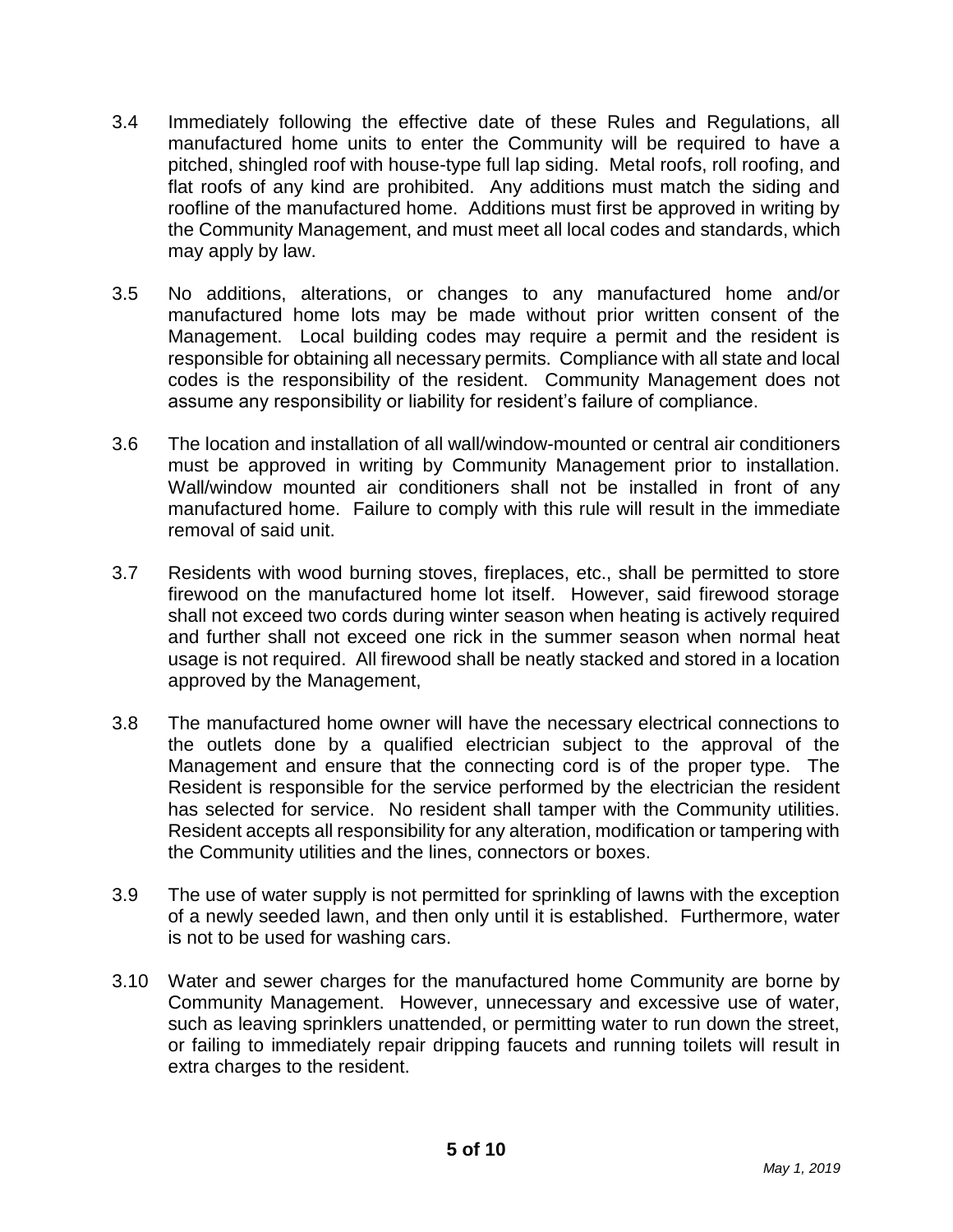- 3.11 No landscaping changes, planting or digging, including but not limited to tree plantings, may be made by resident without first obtaining approval from Community Management so that sewer, water, gas, electric, cable and other underground facilities may be taken into consideration. The resident will be charged for the service or repair of any underground utility lines damaged by digging or planting on the premises.
- 3.12 Vegetable gardens may be permitted on a restricted basis as to size, type and location only upon receipt of written approval from Community Management. The planting of any vegetables in the landscaped areas is not permitted.
- 3.13 Resident shall not drive rods, stakes or pipes or other objects into the ground or dig in any area without first obtaining written approval from Community Management.
- 3.14 Resident is responsible to maintain in good repair any and all water, sewer, gas and electric lines or pipes outside the manufactured home up to the point of connection with Community facilities. If a resident causes any line or pipe to become clogged or stopped up because of foreign matter, it will be the resident's responsibility to assume the cost for opening or otherwise servicing the system.
- 3.15 Trucks over 3/4-ton, commercial vehicles, trailers, carry-alls, etc. are not permitted on manufactured home lot.
- 3.16 Patios, driveways, and sidewalks are the responsibility of the Resident, and they must be kept free of gasoline and oil stains. When damage to asphalt or concrete is caused by neglect, ignorance, abuse, or normal wear and tear, resident must promptly repair said damage, within ten (10) days or as agreed by Management, or a charge to the resident for such repairs will be made for work performed by the Community Management.
- 3.17 Sidewalks and driveways must be kept clean of snow and ice. Be considerate of other residents and do not block driveways or mailboxes with vehicles. Management will act immediately upon complaints by residents of the lack of access to their lots.
- 3.18 No resident shall fail to maintain his/her lawn in a good sightly and well-groomed manner. If the resident fails to so maintain his/her yard to the standards of the Community, Community Management may, but will not be required to perform all work such as mowing, fertilizing and other services necessary to upgrade the yard. Resident will be billed at the current rates for material and labor and shall pay such fees when the fee becomes due. Failure to pay such costs will be grounds for the termination of residency.
- 3.19 To keep a clean and neat look within the Maywood Community, only plants, flowers and bushes are permitted within the first 25-foot setback from the Community roads. That is, the placement of any lawn ornaments, signs, etc. within the first 25-foot setback requires written permission from the Community Management.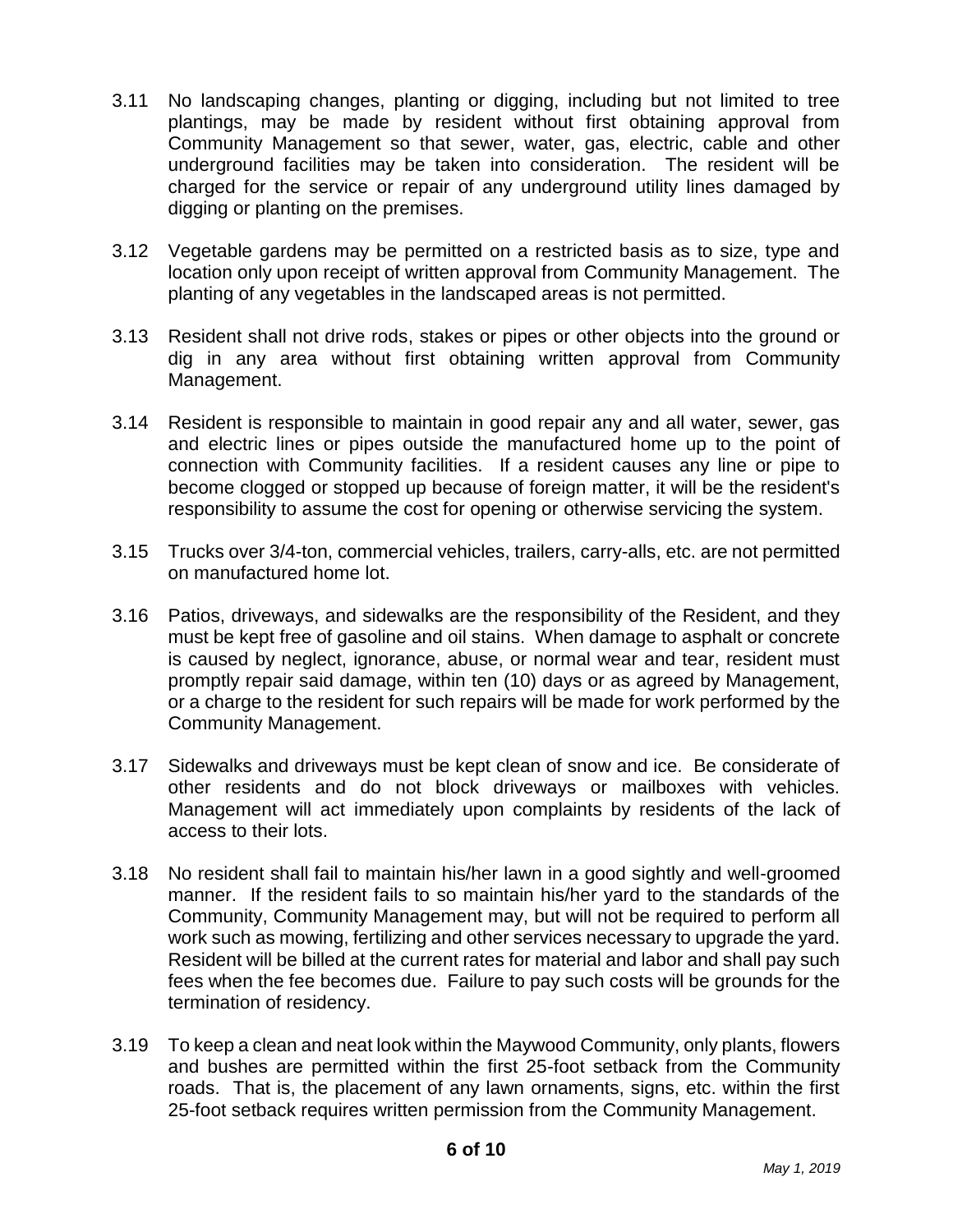- 3.20 Clothes may not be hung outdoors for drying or airing except on management approved fixtures and location thereof.
- 3.21 The use of firearms or fireworks of any description is forbidden in the Community and the Resident accepts all responsibility for the possession and/or discharge of such items, including but not limited to the reimbursement to management for any damage or liability sustained by the Community.

#### **4. AUTOMOBILES**

- 4.1 The speed limit in Maywood Community is 15 mph.
- 4.2 Automobiles shall be parked only in the designated areas, not on Community roads or lawns.
- 4.3 No major repairing or overhauling of automobiles is permitted in the Community.
- 4.4 Trucks over three-quarter (3/4) ton (fuel oil, bottle gas, deliver, etc.) are NOT permitted in the Community without Management approval prior to entry.
- 4.5 All automobiles must be used regularly and have current license plates. Otherwise, Management will have the vehicle towed at owner's expense.
- 4.6 All operators of motor vehicles within the Community are responsible for having the proper vehicle license for operation and must be able to provide immediate proof of such license upon request.
- 4.7 Canoes, boats, etc. are not permitted in the Community without Management approval.
- 4.8 When accepted for residence, Maywood Community Inc. agrees to provide space for the resident's manufactured home and automobile(s). Recreational vehicles such as boats, motor homes, travel trailers and snowmobiles are the resident's responsibility, and resident must find storage space elsewhere if the Community does not have any space available. If the Community stores them, it will be at the resident's risk, and the resident will be charged storage fees. Maywood Community accepts no responsibility or responsibility for any item in storage on Community property.

#### **5. STORAGE AND FIRE PROTECTION**

5.1 Snow plow blades are not permitted to be stored in the Community within sight during the summer months.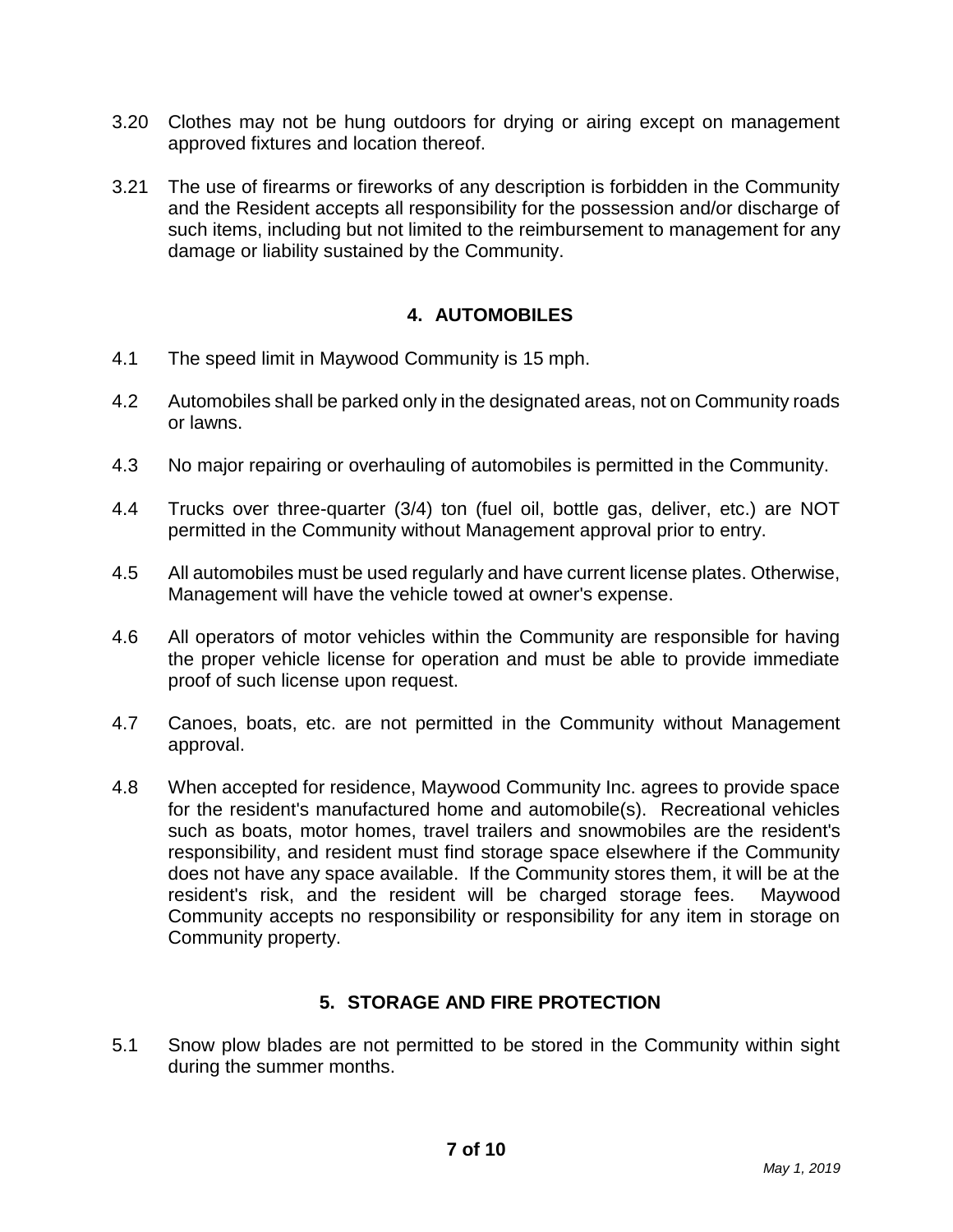- 5.2 All garbage must be kept in a rodent-proof and watertight garbage can. The Resident is responsible for any damage incurred by the failure to maintain the garbage area.
- 5.3 Propane gas containers on a manufactured home lot must be installed by a qualified installation company and shall be securely but not permanently fastened to prevent accidental overturning. The Resident is responsible for any liability or damage, which is incurred by the Resident or his/her guests or invitees under this rule.
- 5.4 Propane gas containers shall not be stored or located inside or beneath any storage cabinet, manufactured home, or any other structure, unless such installation is approved by the Health Department.
- 5.5 No open fires are permitted.
- 5.6 No material that could present a fire hazard or attract insects or rodents is permitted to be stored under or around a manufactured home.
- 5.7 All manufactured home units will be required to obtain fire extinguishers and said fire extinguishers shall be maintained in good working condition.
- 5.8 The Resident is responsible for any liability or damage, which is incurred by the Resident or his/her guests or invitees under the rules above, including but not limited to any damage or liability sustained by the Community.

#### **6. PETS AND ANIMALS**

- 6.1 Pets must have written permission from the Management, and pets must be kept inside. One (1) dog per household is permitted, with the dog not to exceed fortyfive (45) pounds and not more than 20 inches in height when fully grown. No vicious dogs or dogs known to be vicious will be permitted. No exotic animals may be kept in the Community. No dangerous animals or animal which presents a health or safety risk to the Community and/or its residents will be permitted. Unruly animals of any size, which disrupt the Community or any area thereof, will be removed by Resident upon request by Management.
- 6.2 No pets may be left outside unattended, including within a fenced-in area. All pets must wear a collar.
- 6.3 Pets must be kept on a leash at all times outside. CLEAN UP AFTER YOUR PET. Respect others by keeping your pet controlled and quiet. DO NOT leave your pet unattended.
- 6.4 Dog runs, dog houses, or fenced-in areas to contain pets are not permitted.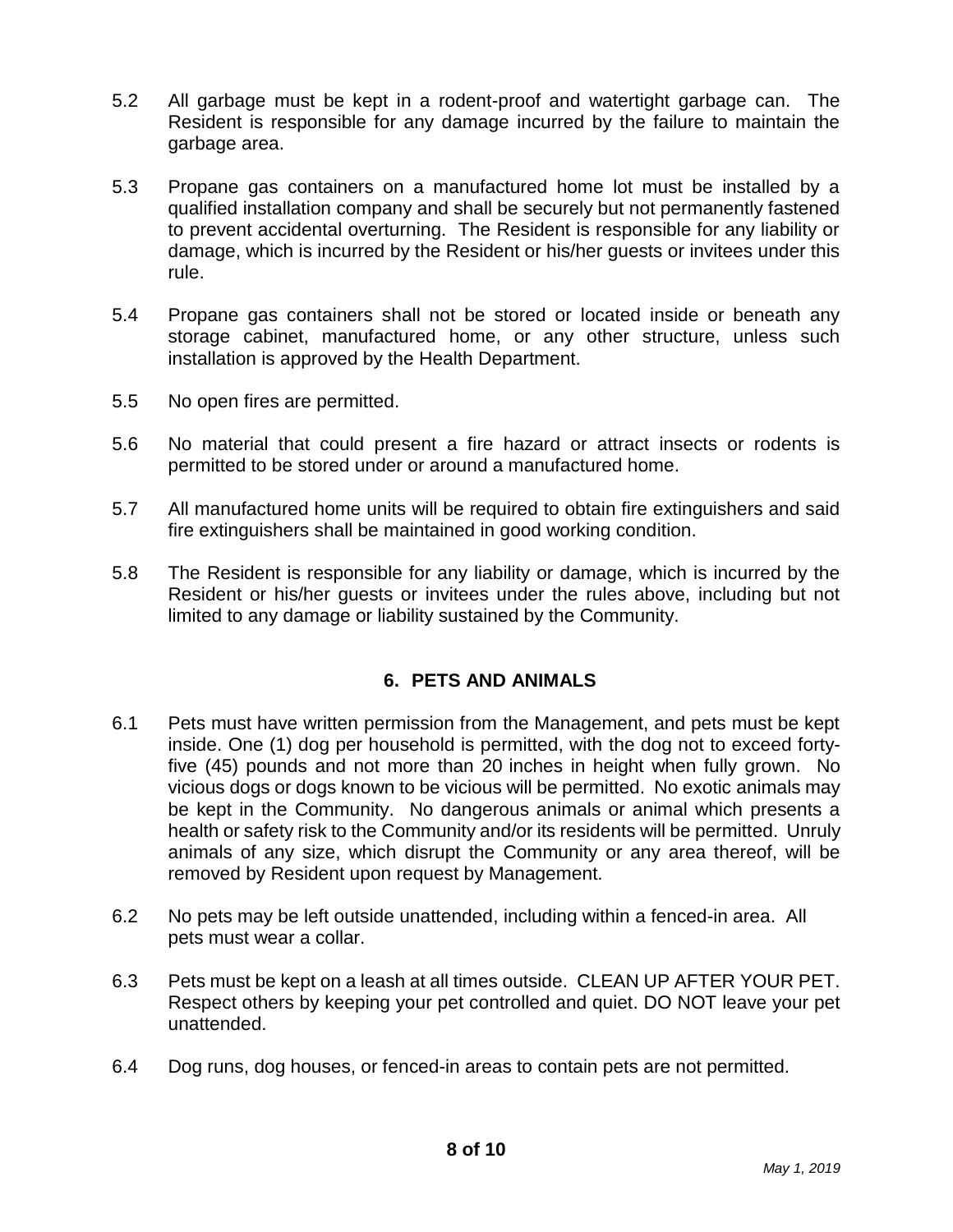- 6.5 Pets may be walked on a leash within the Community and must be picked up after. Do not let your pet stray onto other residents' yards.
- 6.6 Pet owners shall keep their lot and other areas in the Community free of pet debris. If owner does not comply, the pet must be removed.
- 6.7 Do not feed any stray cats.
- 6.8 Feeders of all types (birds, chipmunks, squirrels, etc.) must be located on the patio side of the home no less than 25 feet from the road and no less than 15 feet from the back property line of the lot.
- 6.9 Ground feeding of any animals is prohibited due to health hazards posed by rodents.